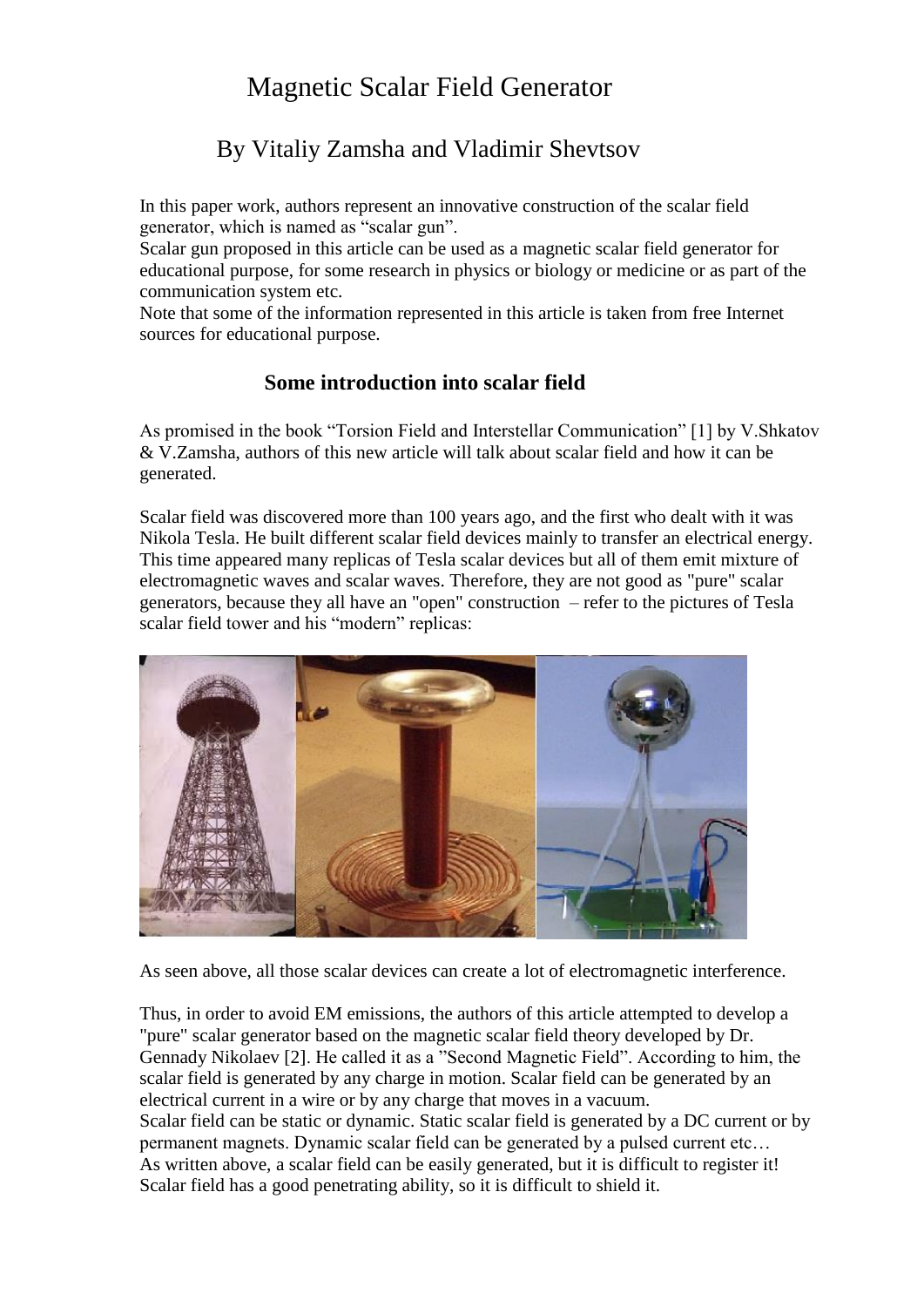The simplest way to get a magnetic scalar field source is to take an ordinary permanent magnet from any speaker, cut it in two halves and rotate one half on 180 degrees and stick it back to other half as pictured below:



#### Changing ordinary speaker magnet into a static scalar field generator

2. Turn the lower half of the magnet 180 degrees and dock to the top half

Where  $+H^*$  and  $-H^*$  are magnetic scalar field zones.

But it exist other way how to change any speaker magnet into a scalar field source. Place the speaker magnet into a very hot stove with +400 degrees and warm it up. When magnet warms up it will loose its factory made an axial magnetism. Then, after magnet gets cold, wind a thick wire on its ring – about 10 winds. Connect this assembly to the car battery through the fuse of about  $25A -$ so this will be a short high current pulse and the fuse will explode and your scalar magnet will be ready to use! This method of preparing a scalar magnet was popularized by Sergey Deyna from Russia [3]. Refer to the picture below:



After scalar magnet done, the scalar field zones will be oriented in the toroid's axial direction – refer to the picture below: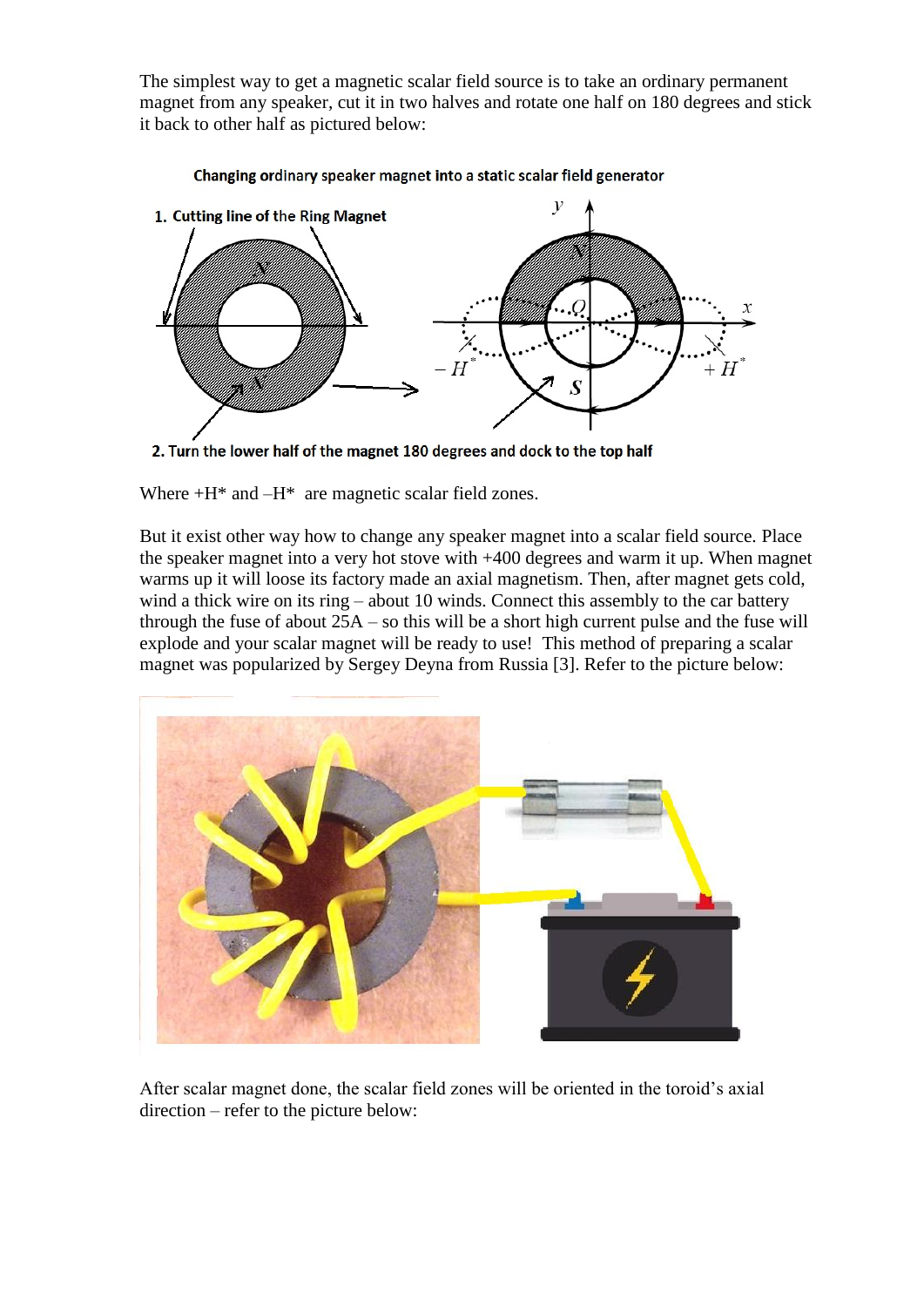

So, the vector magnetic field is completely enclosed inside the toroid - in its plane, but the scalar field is formed orthogonally to the toroid's plane - along the axis of the toroid – zone  $+H^*$  and  $-H^*$ . Note that a static magnetic scalar field is not so powerful as dynamic! \*\*\* So, as metioned before, scalar field can be generated by use of the electrical current! In the picture below is shown how positive and negative zones of scalar field can be created by an electrical charge when it moves:



But it is not efficient to create a scalar field just by one wire with current in it - its better to use two wire loops to generate a scalar field.

Consider a system of two identical rectangular wire loops with electrical current in them. Please note that the vector diagrams shown here are for illustrating the use of DC current! The picture below shows how scalar positive and negative zones can be created if use two wire loops fed with DC current (consider directions of the current!):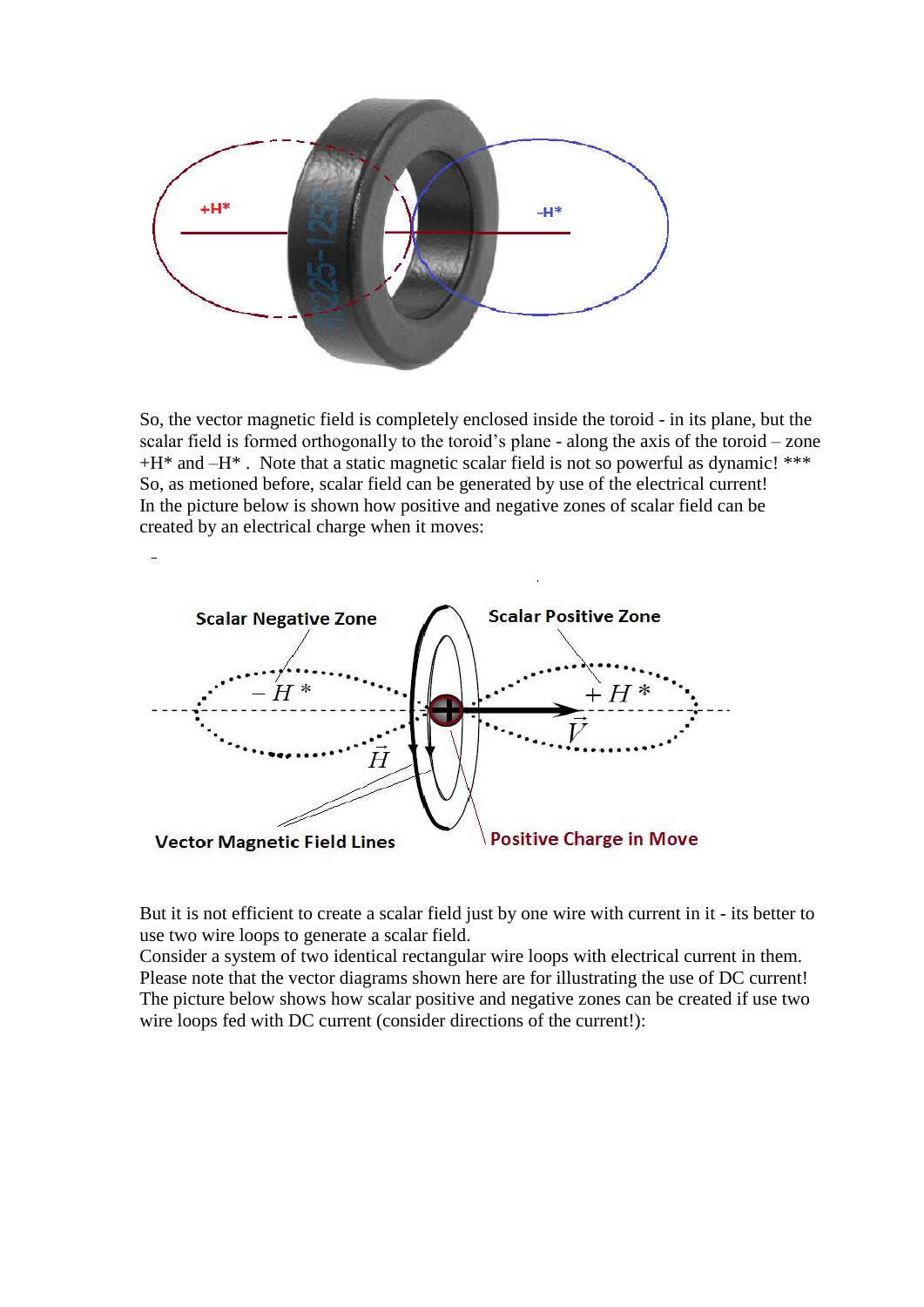

Further development in scalar field theory was made by Dr. A.Tomilin [4] from Kazakhstan.

He proposed to use a set of many pairs of rectangular loops around the common axis to gain more scalar field power. But even this is not a final solution. V. Zamsha proposed to "approximate" (or in other words – convert) those wire loops into the assembly of two solid hollow cylindrical tubes and two "washers" - one in the front to connect the inner cylinder with the outer one and other washer placed on the rear side of this construction to make electrical connection between external cylinder and the coax cable braiding.

### **Author's Construction of Scalar Gun**

After taking into consideration all information about scalar field, the authors of this article discussed possible design and proposed the final assembly of the magnetic scalar field gun prototype, as shown below:



Prototype of Scalar Gun assembled by Vladimir Shevtsov, Belarus Its size: external diameter about 35mm, internal hole diameter - 12mm, length = 275mm

But to increase the efficiency of the scalar gun it was proposed to fill the inner space between the two cylinders with ferrite rings in order to concentrate the magnetic field, and thus increase the scalar field power.

So, it was prepared the sketch of the scalar gun and Vladimir Shevtsov assembled it in Belarus. Refer to another picture of the scalar gun: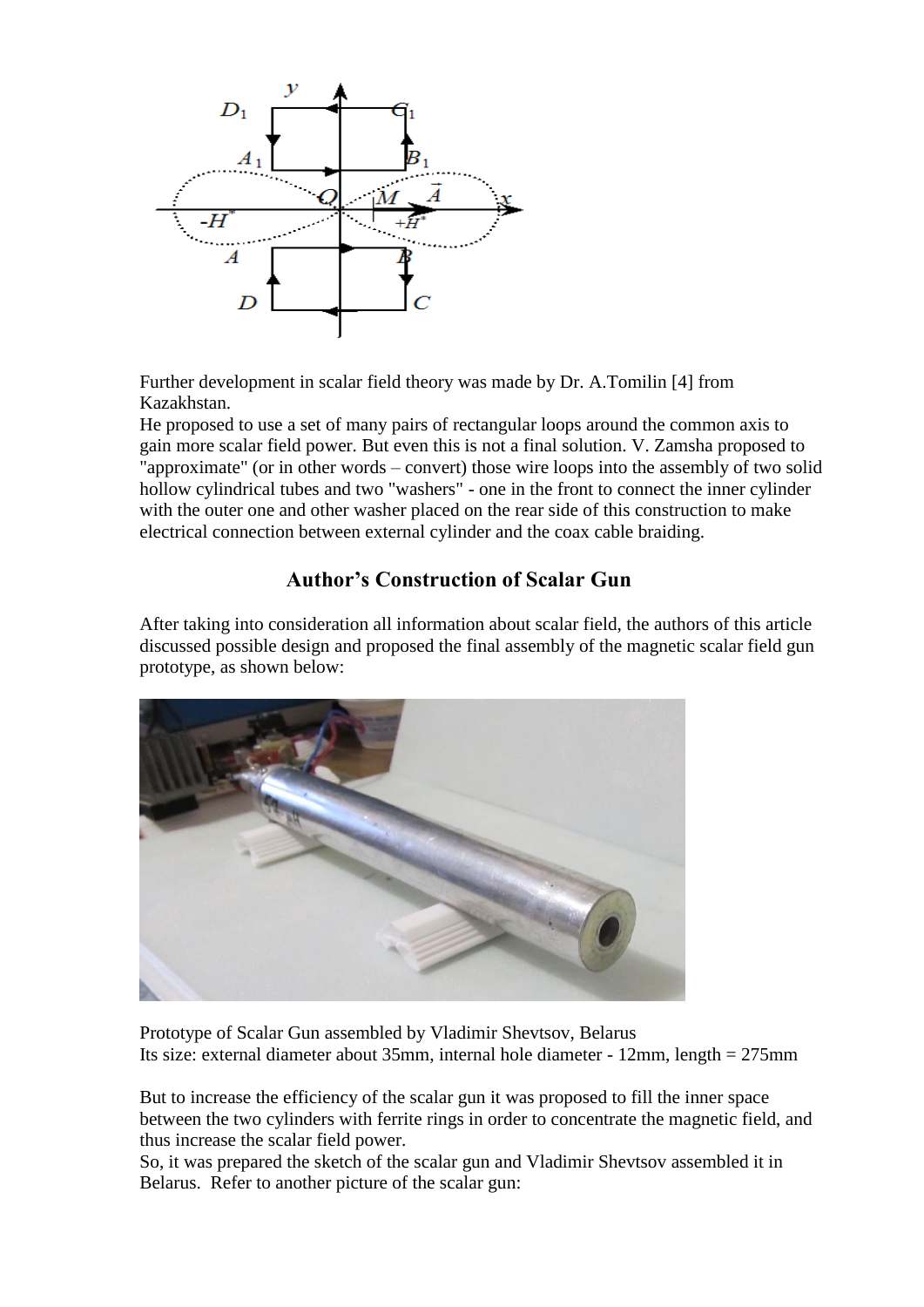

It is assembled from two long aluminum cylinders (outer and inner) and two aluminum washers. Internal space between two cylinders filled with toroidal ferrite cores. Permeability of toroids is 2000mu. Sketch of the scalar gun (head) on picture below:



The assembled "head" of the scalar gun is connected to the control box via a short coax cable. Control box is a pulse generator with duty cycle control and frequency. Average operational frequency of the scalar gun assembled in Belarus by V.Shevtsov is around 100kHz - unipolar square pulses with duty cycle around 10% - on picture:

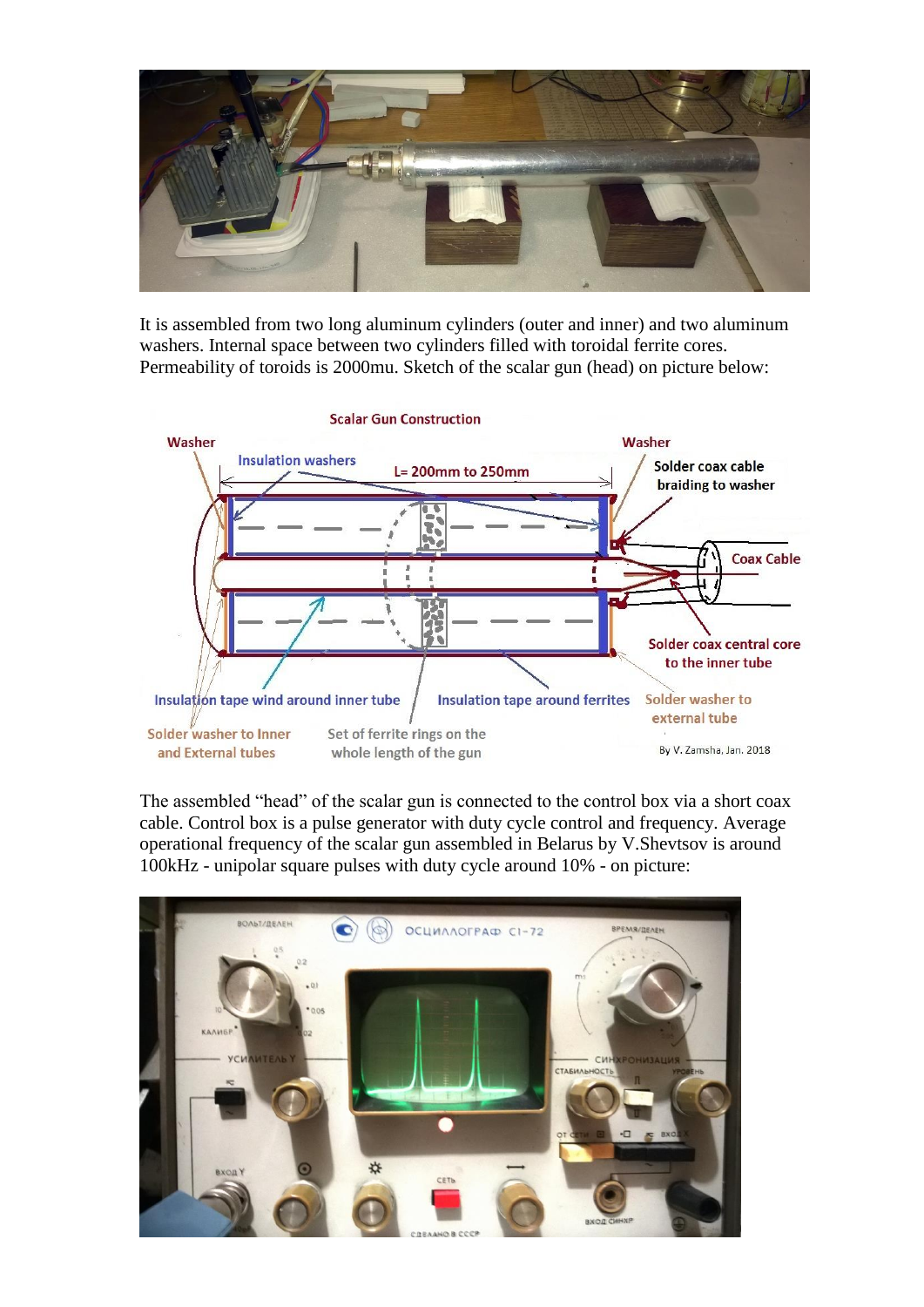DC current was around 1Ampere, Pulses were around 200V in amplitude. Full schematic of scalar gun including pulse generator is shown below as example:



Also it was assembled another prototype of scalar gun in Australia but much smaller in size for testing purpose, it works on much higher frequencies. Refer to the picture below:



Micro scalar gun: external diameter is 13mm, hole = 4mm, legth (head) is about 30mm The micro scalar gun is connected as pictured to the pulse generator:



Micro scalar gun consumes around 80mA DC current, amplitude of pulses on inputs of scalar gun was around 33V. Observe phasing of W1 and W2 winds to get correct pulsing! Note that schematics represented here just give idea how scalar gun can be assembled.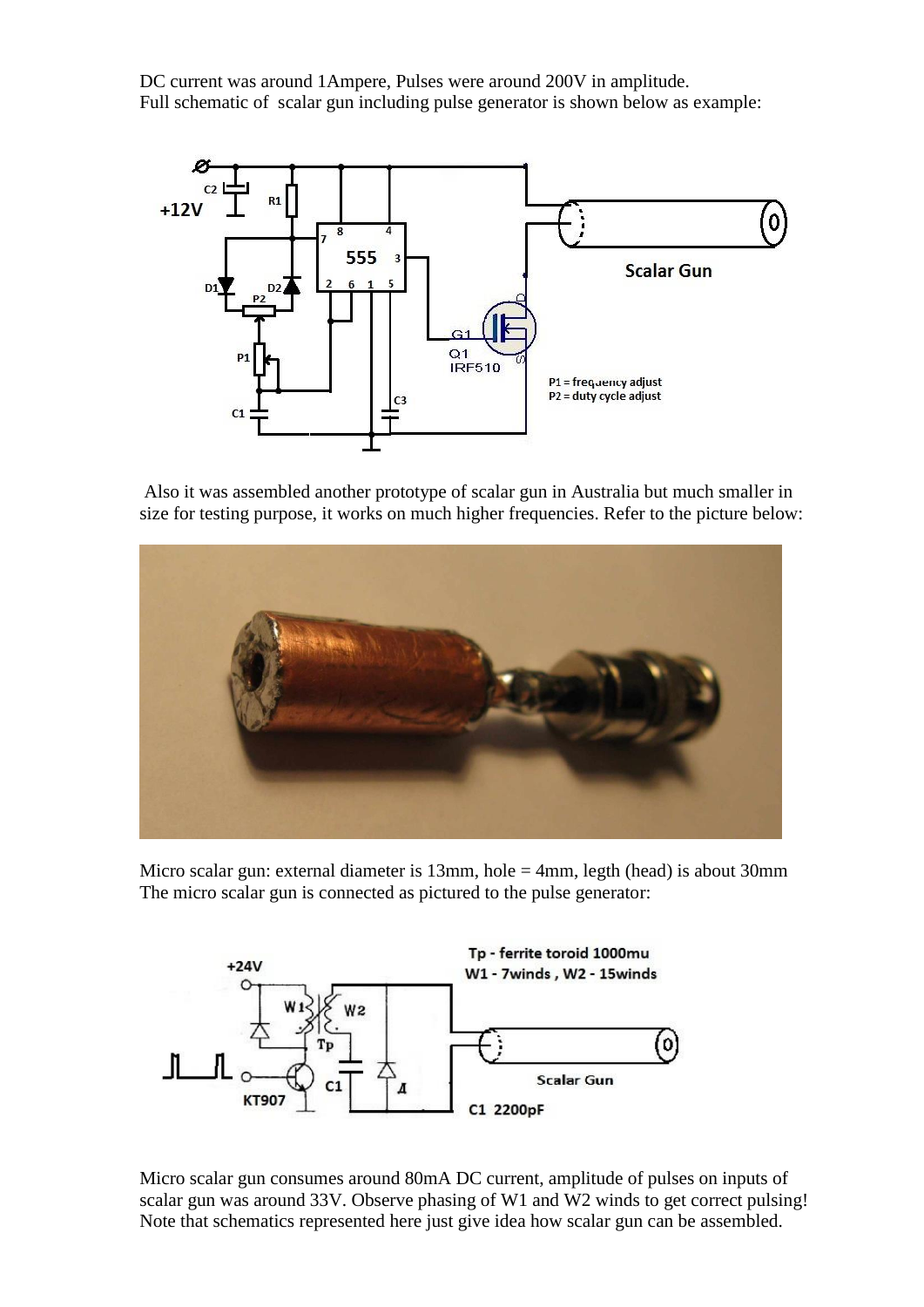

The pulses of micro scalar gun have about 25nsec width, period is about 1.5mksec

#### **Some observation how scalar gun works**

When the palm of the hand approaches the front of the working scalar gun, operator can feel the "warmth" in the center of the palm or "chill" if the polarity of the pulses fed into the scalar gun is reversed. So we can feel a negative or positive zone of scalar generator. Also it was noted some "warmth" on side of the cylinder at distance about 1/3 back from the gun's front, but it not changed to "cold" state if polarity of pulses changed! So, from scalar gun's side we maybe have different emission and it looks like a Poynting vector (VP) works in this situation. Refer to diagram how emissions spread around the scalar gun:



Emissions of EM around the scalar gun were also observed at a distance of about 1 cm from its surface. But the electromagnetic interference was below 0.1 volts, so this is the background level of EM!

Note that the surface of scalar gun must not contact any conductive objects except the rear connection port. Also, do not hold the cylinder of the working scalar gun with your hand!